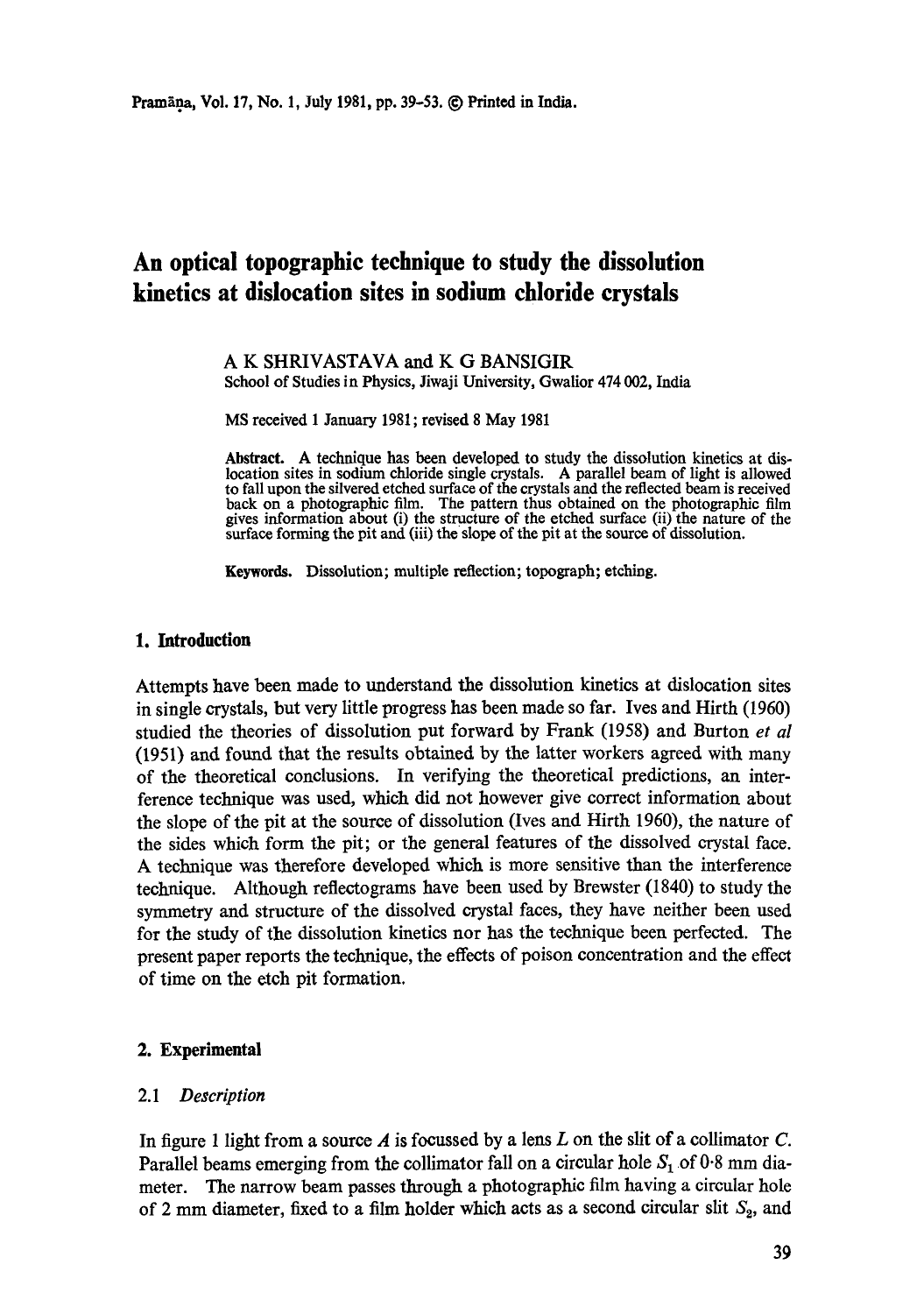## 40 *A K Shrivastava and K G. Bansigir*

finally falls on a silvered specimen under investigation fixed to a specimen holder *SH.*   $S_1$  is part of a light tight box which encloses the film and specimen. A vernier scale is attached to the holder *SH* and its position with respect to the photographic film can be accurately determined using a scale fixed to the base of the box. Two more circular slits  $S_3$  and  $S_4$  are also provided for adjustment.

## 2.2 *Principle*

When a parallel beam of light falls upon an etched silvered face at right angles to the surface, it is reflected back and the rays retrace their path in the opposite direction. But if the reflecting surface contains tiny faces with different inclinations, then the light falling on these tiny faces, gets reflected towards the film as shown in figure 2, which also shows how the position of the reflected ray alters with the variation of the inclination of the pit face. It is found that one can expect multiple reflection from the pit faces provided the angle of inclination with the etched surface is equal to or more than  $70^\circ$ . This can also be easily proved with the help of figure 3.

The inclination of the pit sides with respect to the etched surface can be determined as follows. Let us assume that a ray represented by  $bO_1$  as shown in figure 3 is inci-



Figure 1. Experimental arrangement. A. light source. L. the lens. C. collimator.  $S_1$ circular slit. PH photographic film holder. SH sample holder.



Figure 2. a-d. A vertical section of an etched surface showing pits of different inclinations and the reflected beams.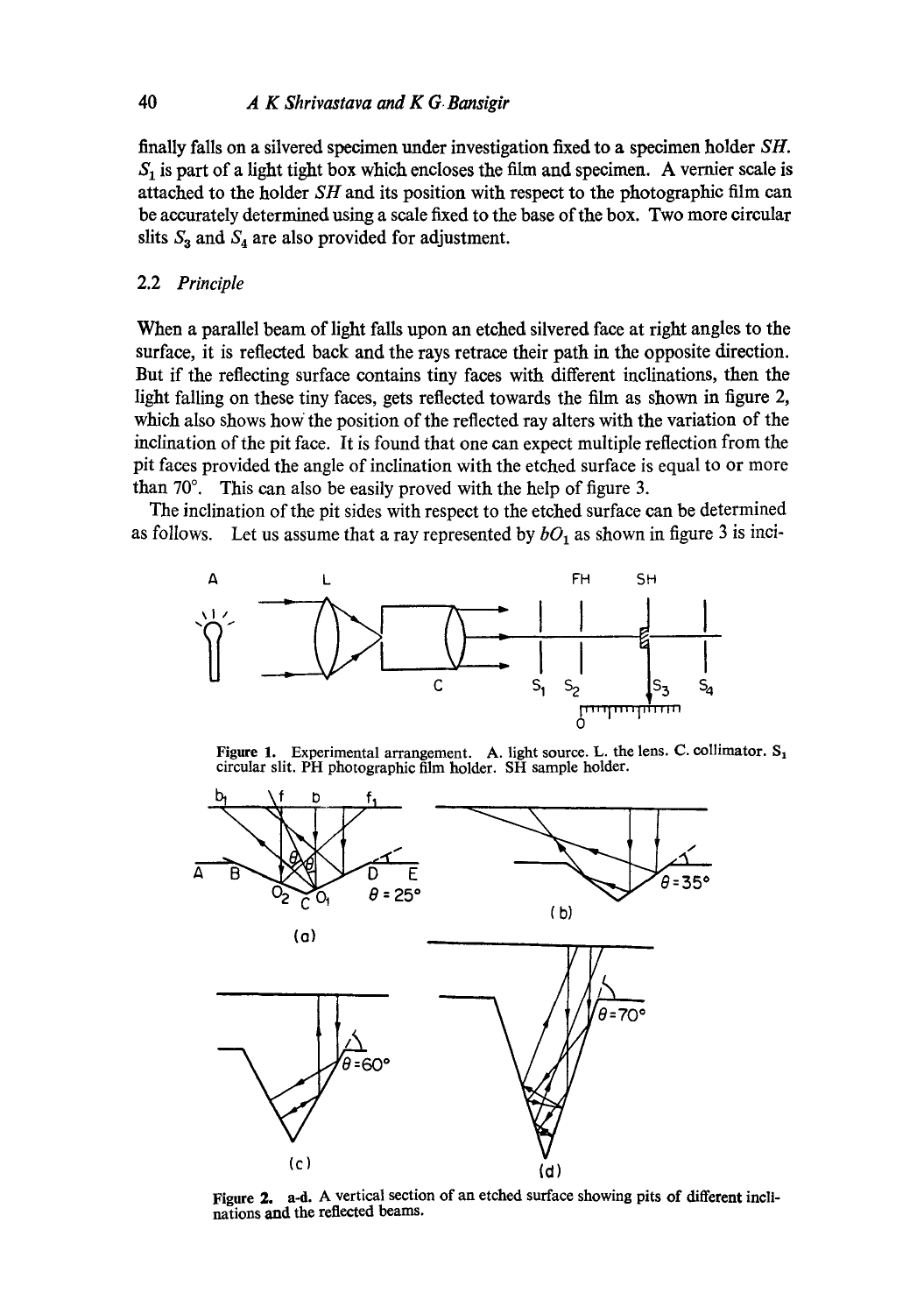

Figure 3. Vertical section of an etch pit.

dent on the silvered side *CD* of the pit. The pit side *CD* is inclined to the general surface DE by an angle  $\theta$ . Since  $bO_1$  is perpendicular to DE, one can show that the angle of incidence of the ray  $bO_1$  is also equal to  $\theta$ . The reflected ray  $O_1b_1$  meets the film at  $b_1$  making an angle  $\theta$  with the normal  $NO_1$ . If the distance between the incident and reflected rays on the film is equal to  $X$  and the separation of the film from the etched surface is equal to  $d$  then from the triangle  $bO_1$ ,  $b_1$ 

$$
\tan 2\theta = X/d.
$$
\nTherefore

\n
$$
\theta = 1/2 \tan^{-1} X/d
$$
\n(1)

Using this relation, the inclination of the pit side with respect to the general etched surface can be determined.

#### 2.3 *Experimental results and discussion*

2.3a *Effect of poison concentration.* Freshly cleaved NaC1 crystals are etched in an etchant (Hari Babu and Bansigir 1968) consisting of ethyl alcohol, water and CdCl<sub>2</sub> as a poison. The amount of water is adjusted such that by varying the concentration of CdCl<sub>2</sub> only the positive cycle of the pits is obtained *i.e.* pit from  $\langle 100 \rangle$  orientato  $\langle 110 \rangle$  orientation. An etching time of 15 min is kept constant throughout the experiment. Etched faces are then silvered and fixed in the specimen holder at the slit position  $S_3$ . The film-to-specimen distance is kept at 4 cm and the light is allowed to fall on the specimen. The film is exposed for 3 hr if an ordinary source of light is used, and for 2 min if a laser source is used. About 50 pits take part in reflecting the incident beam. The optical topographs obtained are shown in figures 4a, 5a, 6a and 7a and the photographs of etched and silvered faces taken by a Zeiss NU-2 research microscope are shown in figures 4b, 5b, 6b and 7b.

From the optical topographs, the pit slope at the source  $\theta_s$  and the mean pit slope  $\theta_m$  are calculated and given in table 1 together with the concentration of the poison. The slope of the pit at the source of dissolution has not been determined earlier due to the insensitive techniques used in the past and ours is the first effort in this direction. If the pits formed due to etching are bounded by plane single faces, then an optical topograph should show four spots situated symmetrically in the case of edge dislocation pits and asymmetrically situated in the case of screw dislocation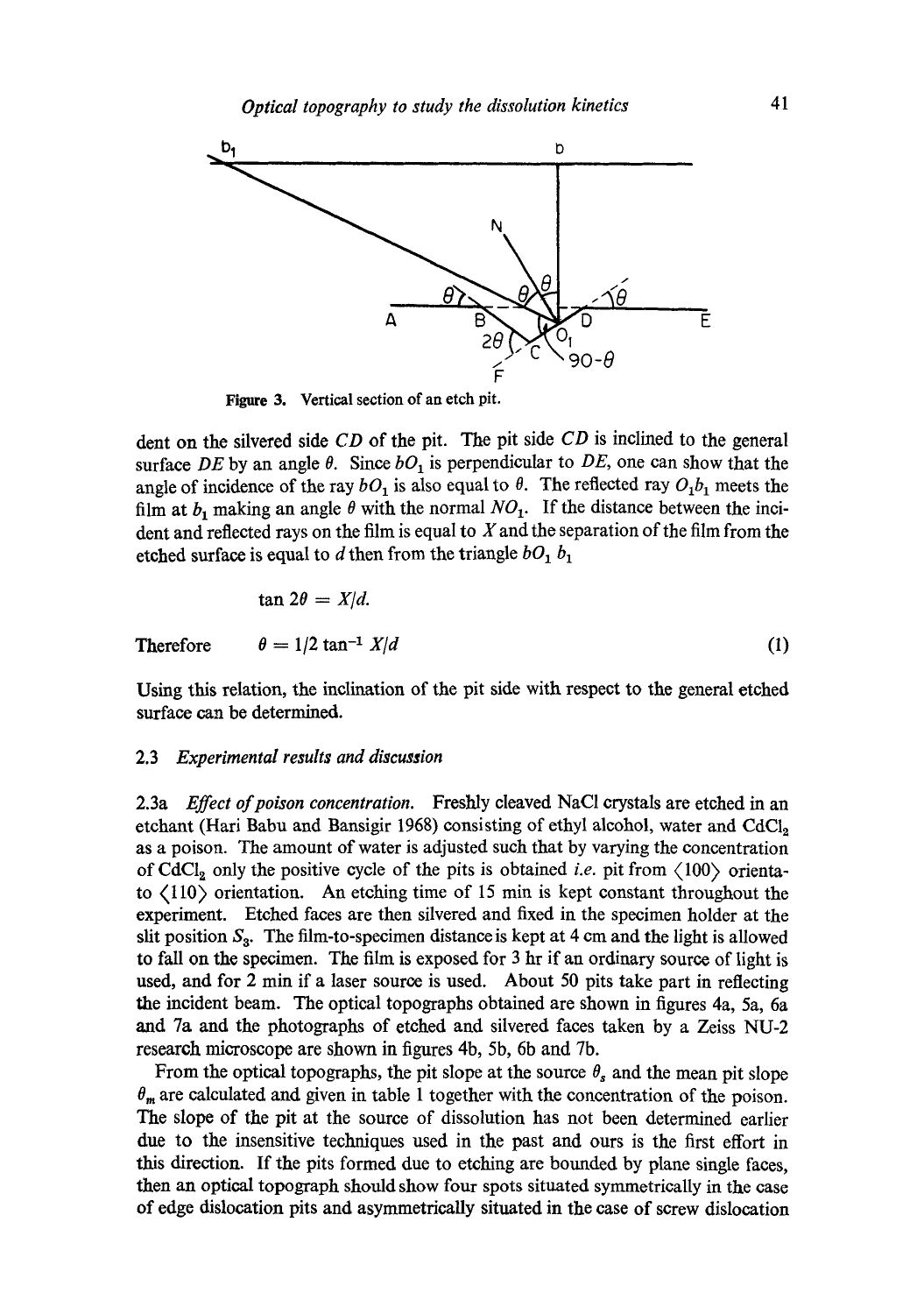| Concentration<br>of the poison<br>(mg/cc) | Slope at the source<br>Orientation |                 | Mean slope<br>Orientation |                 |
|-------------------------------------------|------------------------------------|-----------------|---------------------------|-----------------|
|                                           |                                    |                 |                           |                 |
|                                           | $\times$ 10 <sup>-4</sup><br>4     | 19°35'          | No pits                   | $11^{\circ}$    |
| $2.1 \times 10^{-3}$                      | 19°20'                             | $17^{\circ}30'$ | $10^{\circ}54'$           | 9°39'           |
| $\times 10^{-2}$<br>4                     | 19°20'                             | 21°45'          | $10^{\circ}27'$           | $12^{\circ}40'$ |
| *1<br>$\times$ 10 <sup>-1</sup>           | No pits                            | 21°45'          | No pits                   | $12^{\circ}40'$ |
|                                           |                                    | 19°23'          |                           | 10°36'          |

**Table** I. Etch pit slopes for different poison concentration (time of etching 15 minutes).

\*Since the dislocations are screw type, therefore the pits are asymmetrical and one gets two inclinations of the sides of the pit.

\_ . , .1, . ..... ,

pits. Instead of single spots, we get extended spots (figures 4a, 5a, 6a and 7a). Therefore the pit sides are not formed by single faces but consist of tiny faces differently oriented with respect to the etched surface (figure 8) The slope of these tiny planes increases as one moves from the crystal surface to the source of dissolution *i.e.* at the site, where the dislocation exists. Ives and Hirth (1960) also obtained a similar result, but concluded that the pit sides are convex and not planar. From the values of  $\theta_s$  and  $\theta_m$  it appears that the slope of the  $\langle 100 \rangle$  orientation pits remains constant as the concentration of  $CdCl<sub>2</sub>$  increases. The main effect of the increase in the poison concentration is the appearance of pits with  $\langle 110 \rangle$  orientation. In the initial stages  $\theta_s$  and  $\theta_m$  of  $\langle 110 \rangle$  orientation pits are smaller than the  $\langle 100 \rangle$ orientation pits, but with increase in CdCl<sub>2</sub> concentration their slope increases and attains a value greater than that of a pit of  $\langle 100 \rangle$  orientation. It is because of this that one sees pits of  $\langle 110 \rangle$  orientation only. In this case also, an increase in the poison concentration does not change the pit slope, once it attains a critical value, provided the time of etching is not altered.

2.3b *Effect of time.* In order to find out the effect of time on etching, while keeping the concentration of the poison constant, freshly cleaved sodium chloride crystals were etched in an etchant containing  $4 \times 10^{-4}$  mg/cc CdCl<sub>2</sub> as poison. The effect of etching for 2, 6, 10, 15, 20 min is shown in figures 9b, 10b, lib, 12b, 13b respectively and their corresponding optical topographs in figures 9a, 10a, lla, 12a, 13a. The mean slope  $\theta_m$  and the slope at the source  $\theta_s$  calculated from these topographs are given in table 2. From the optical topographs it is evident that there are two source of reflection, *viz* the general etched surface and the etch pits formed at the dislocation sites.

(i) From the optical topographs it is quite clear that the general etched surface does reflect the light falling on it. There is no definite pattern but only a uniform illumination at the centre which is due to such reflections. The origin of such a reflection must be the tiny planes formed due to the etching action of the etchant at all sites, where the point and line defects meet the surface. These planes must have been formed by  $\langle 100 \rangle$  and  $\langle 110 \rangle$  ledges and the general etched surface can be assumed to have a pit-like structure. The slope of these planes, calculated and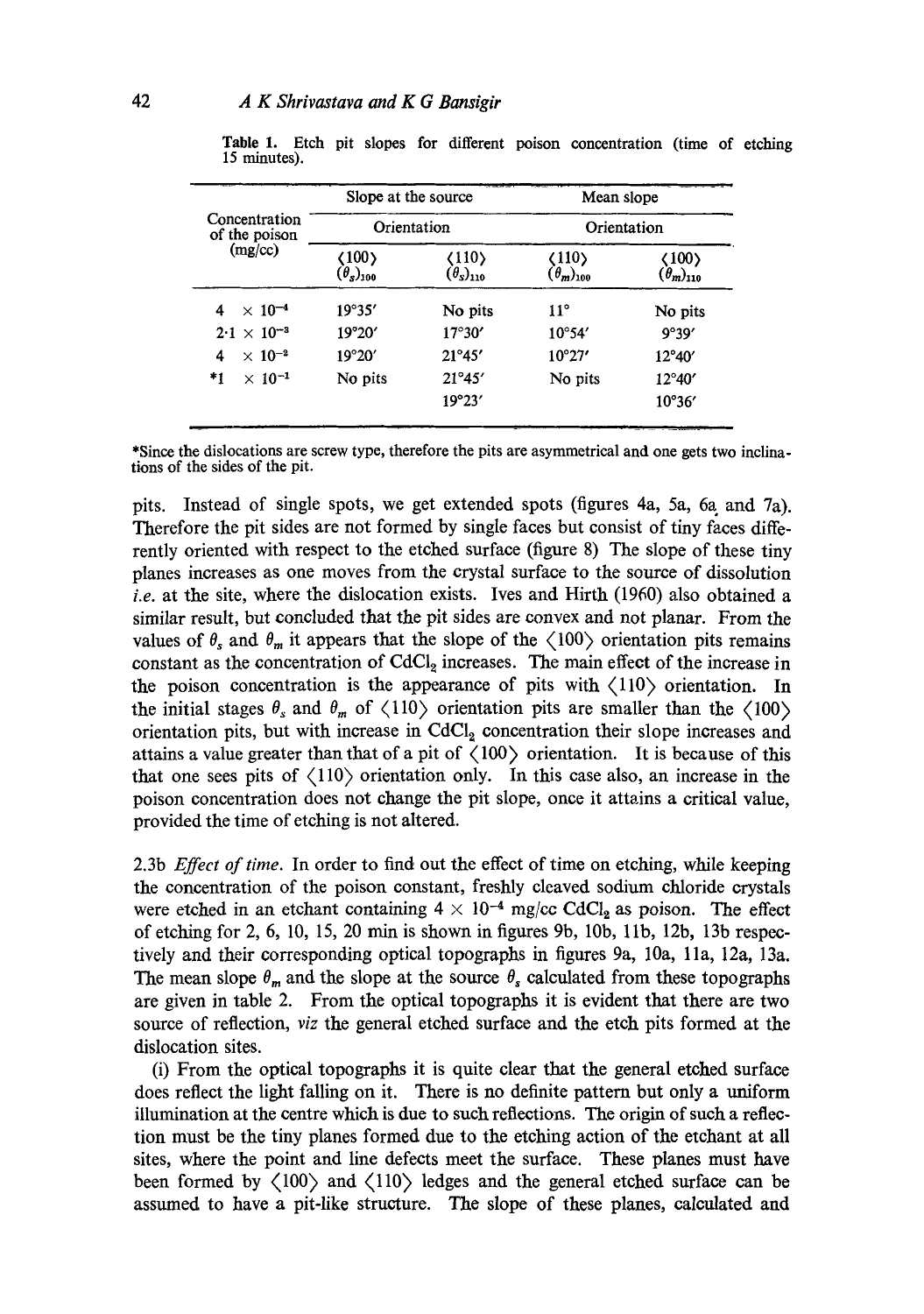

 $(b)$ 

Figure 4. Square pits with edges parallel to  $\langle 100 \rangle$  direction. Poison concentration:  $4 \times 10^{-4}$  mg/cc. Etching time: 15 min. a. Optical topograph, b. etched and silvered faces ( $\times$  1200)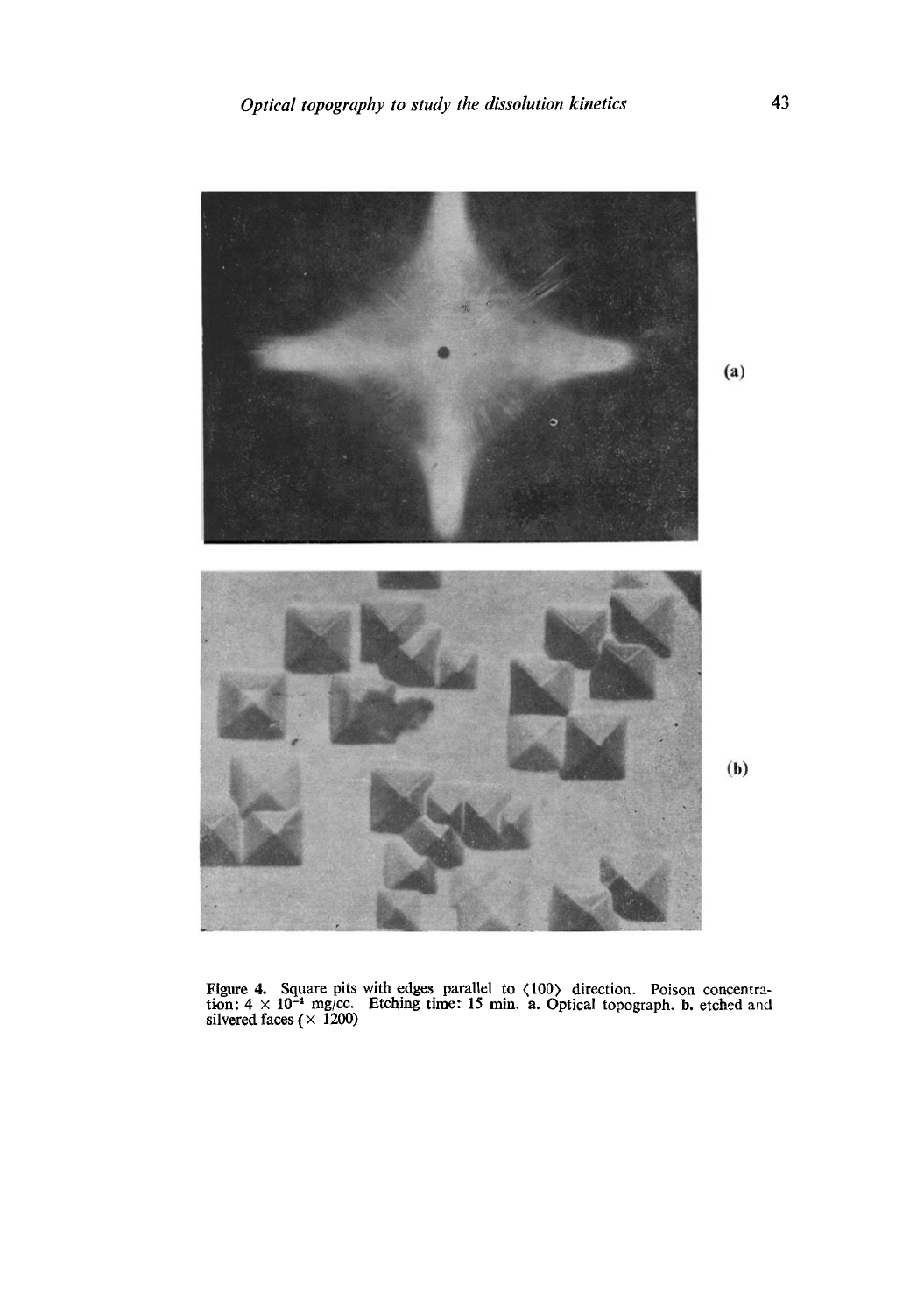

**(a)** 

**(b)** 

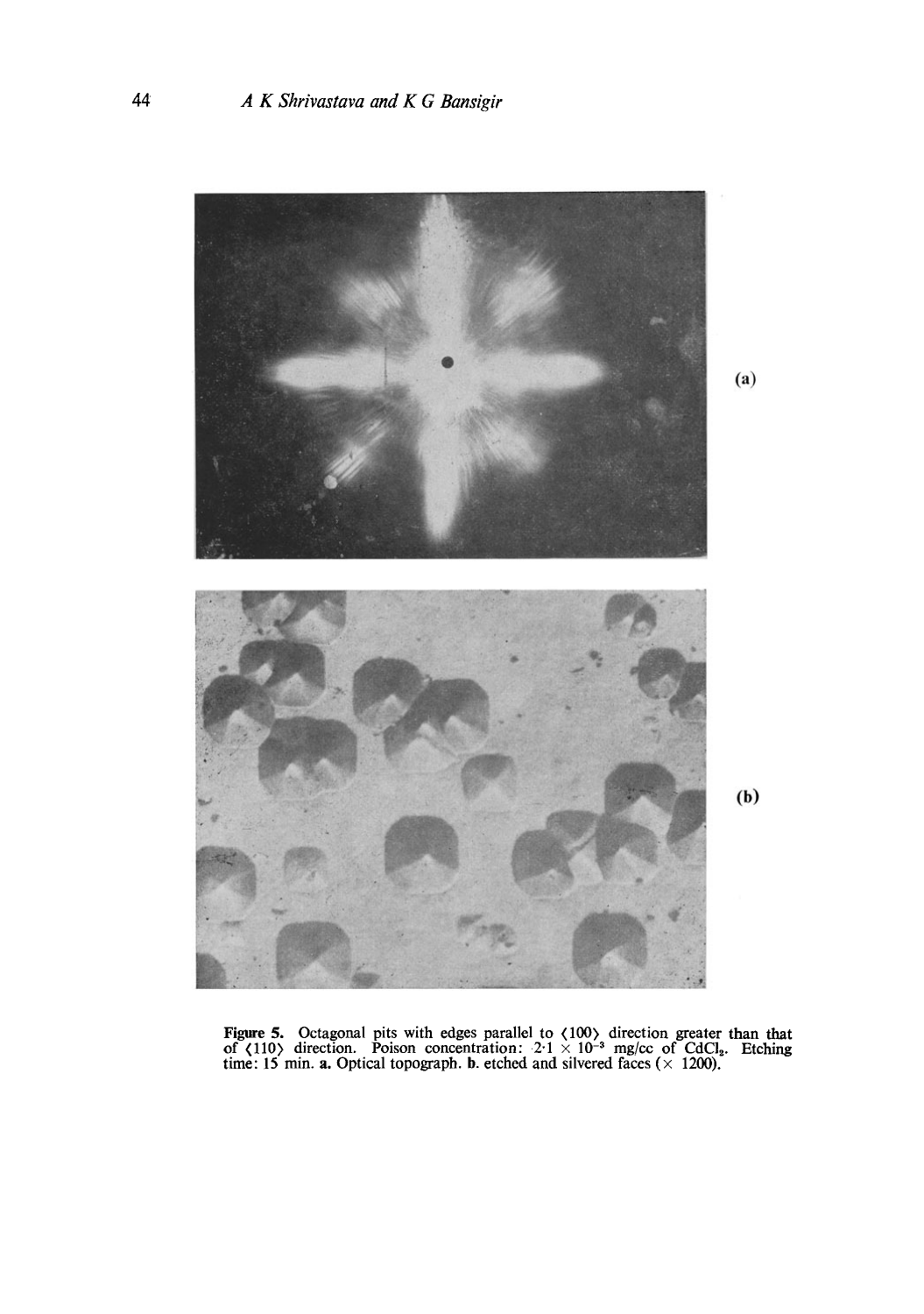

Figure 6. Octagonal pits with edges parallel to  $\langle 110 \rangle$  direction greater than that of  $\langle 100 \rangle$  direction. Poison concentration:  $4 \times 10^{-2}$  mg/cc. Etching time: 15 min. **a.** Optical topograph. **b.** etched and silvered faces ( $\times$  1200).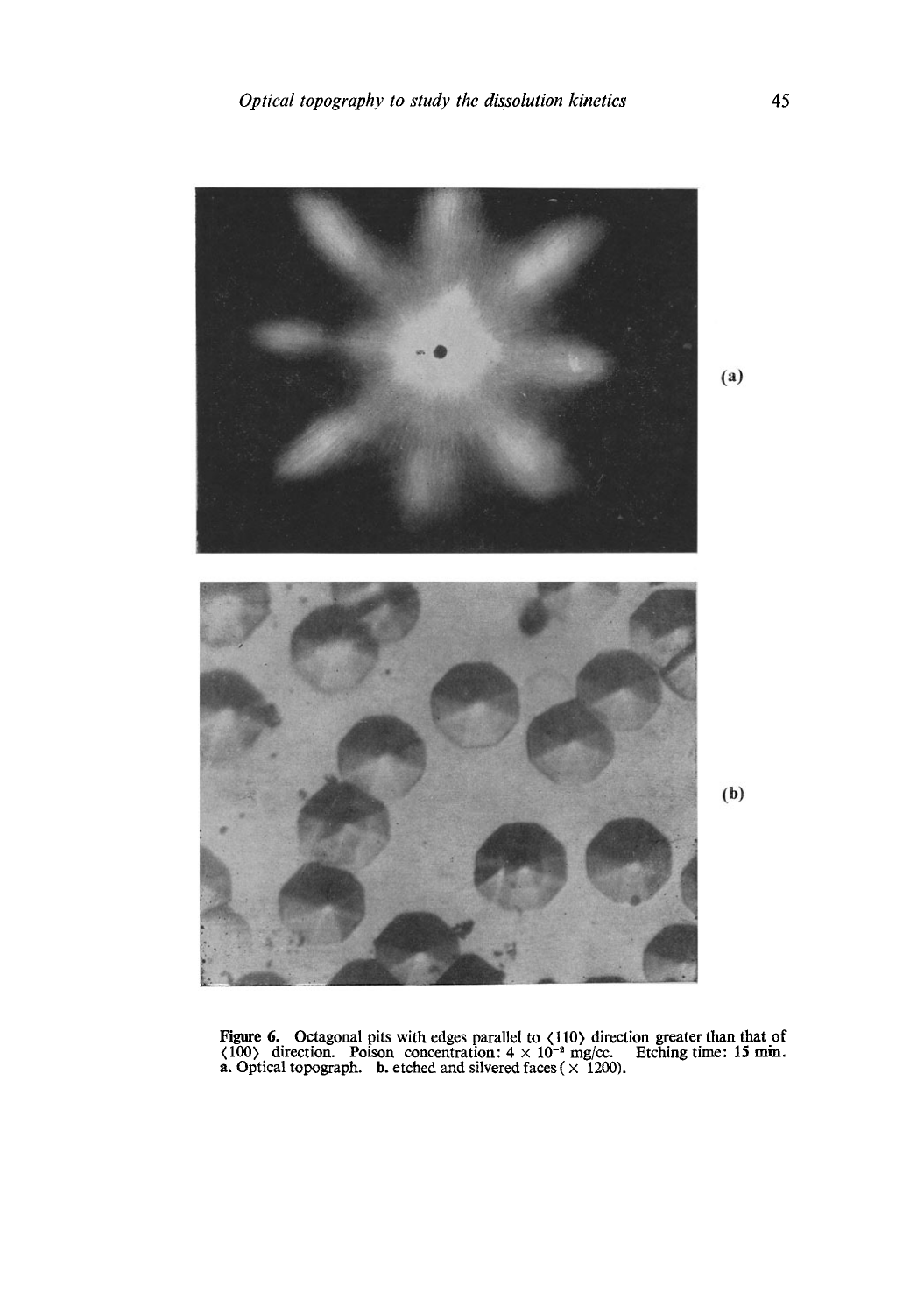

**Figure 7. Square pits with edges parallel to (110) direction. Poison concentra**tion  $1 \times 10^{-1}$  mg/cc. Etching time: 15 min. a. Optical topograph. b. etched and **silvered faces (x 1200).**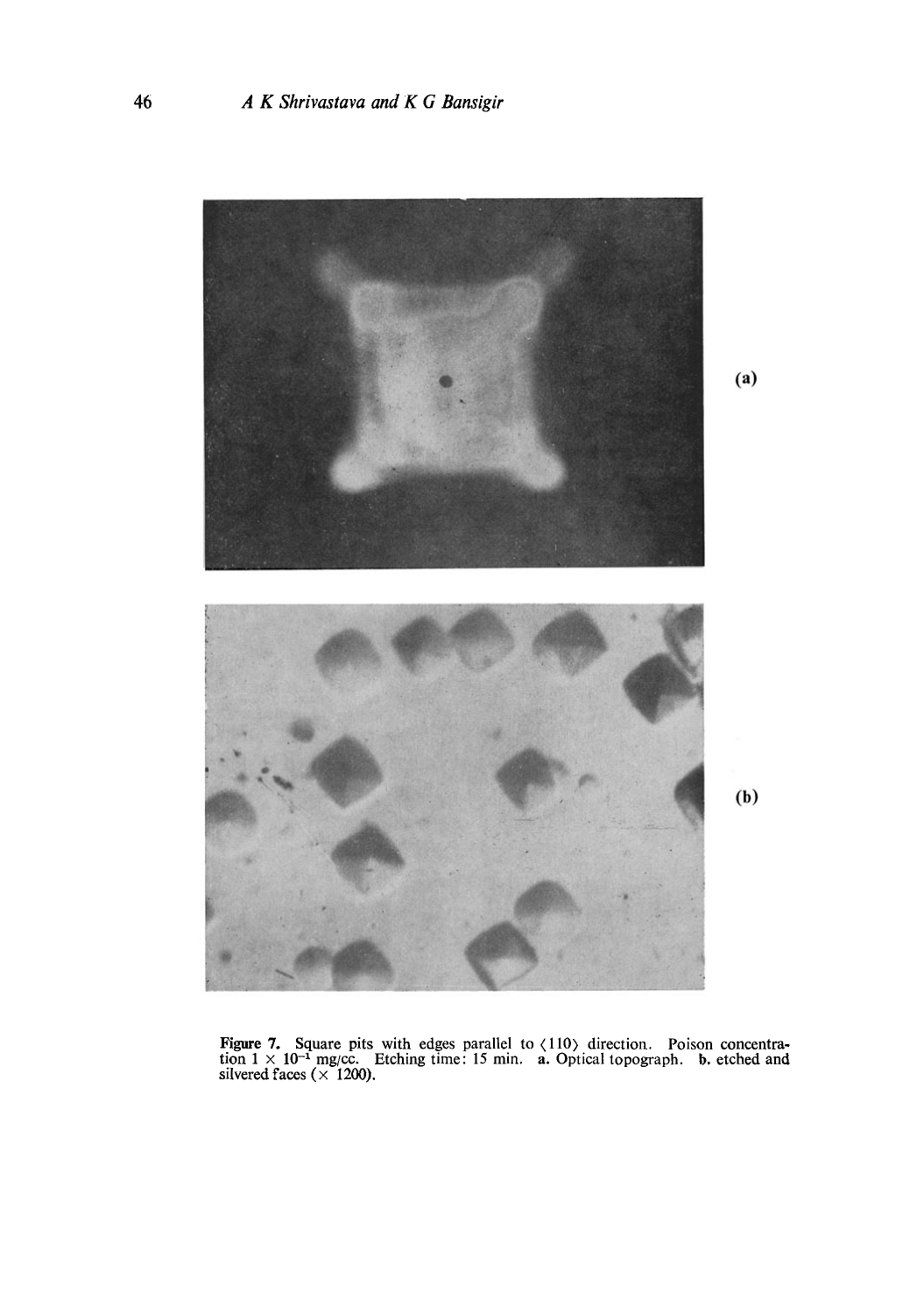

Figure 8. A vertical section of an etch pit illustrating the nature of the surface forming the pit sides.



Figure 9. General etched surface.  $10^{-4}$  mg/cc. Etching time: 2 min. faces  $(\times 300)$ . No pits visible. Poison concentration: 4  $\times$ a. Optical topograph, b. etched and silvered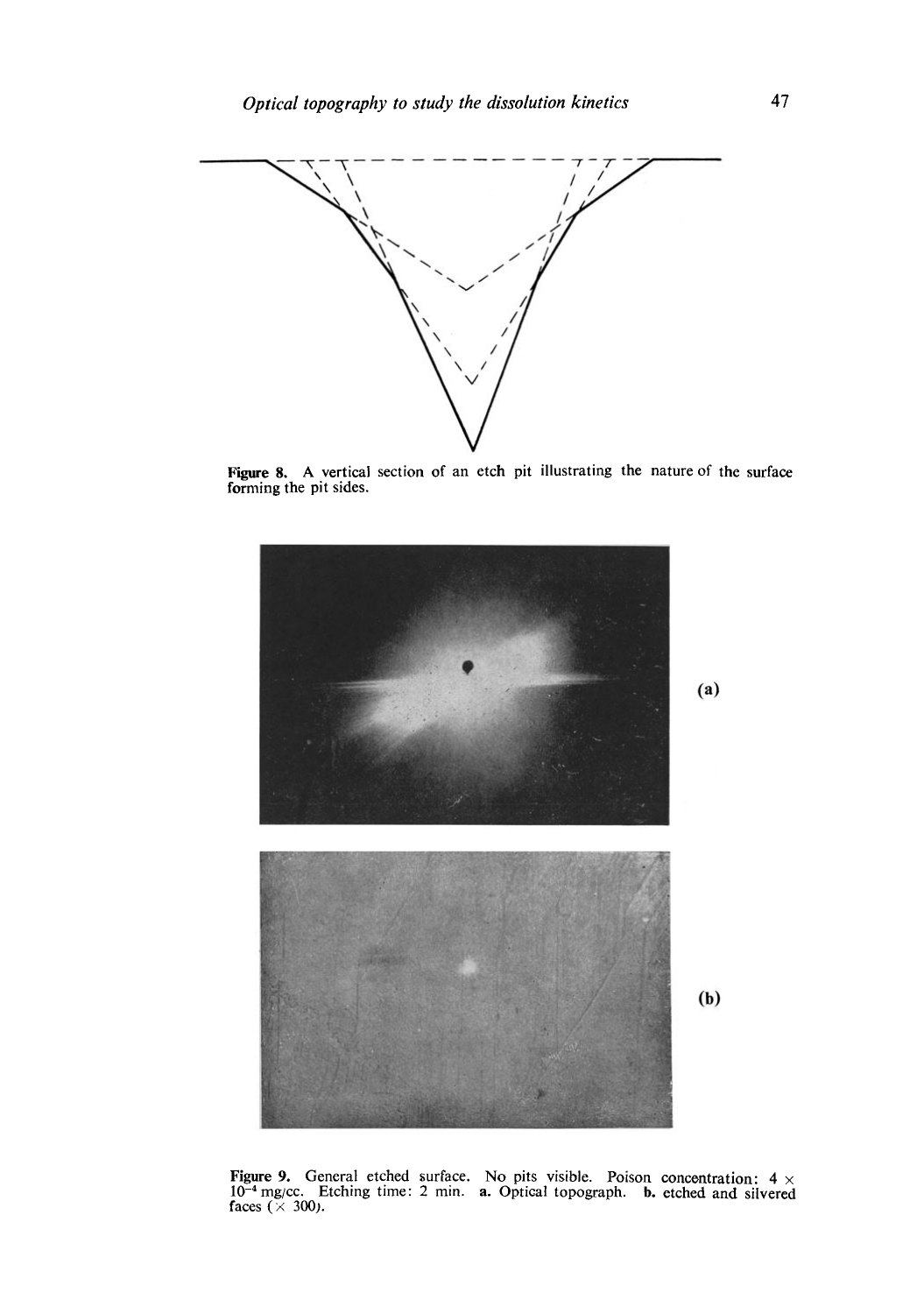

Figure 10. Etched surface. Poison concentration  $4 \times 10^{-4}$  mg/cc. Etching time: 6 min. **a.** Optical topograph. **b.** etched and silvered faces ( $\times$  300).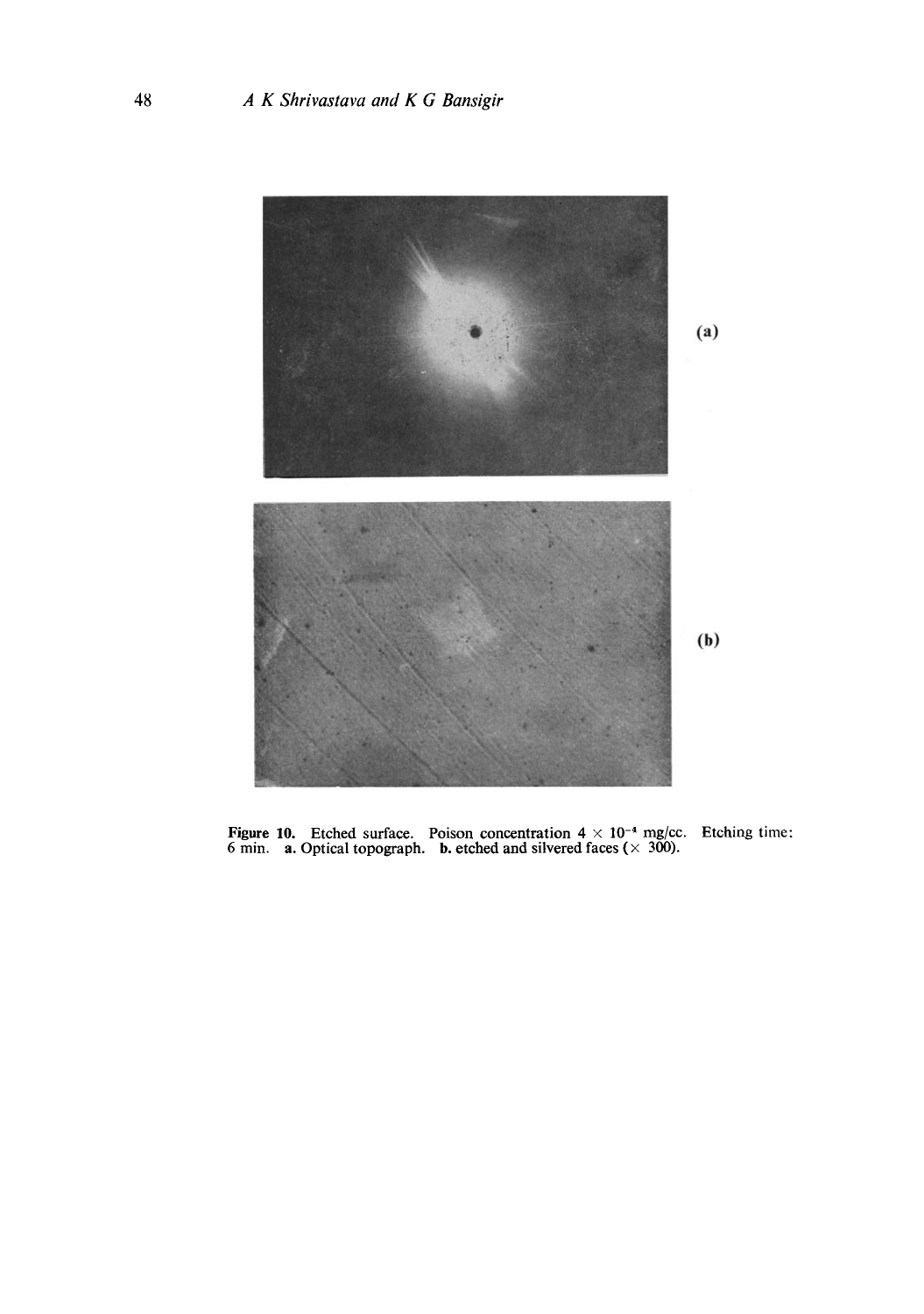

Figure 11. Pits with edges parallel to (100) direction. Poison concentration:  $4 \times 10^{-4}$  mg/cc. Etching time: 10 min. a. Optical topograph. b. Etched and silvered faces ( $\times$  300).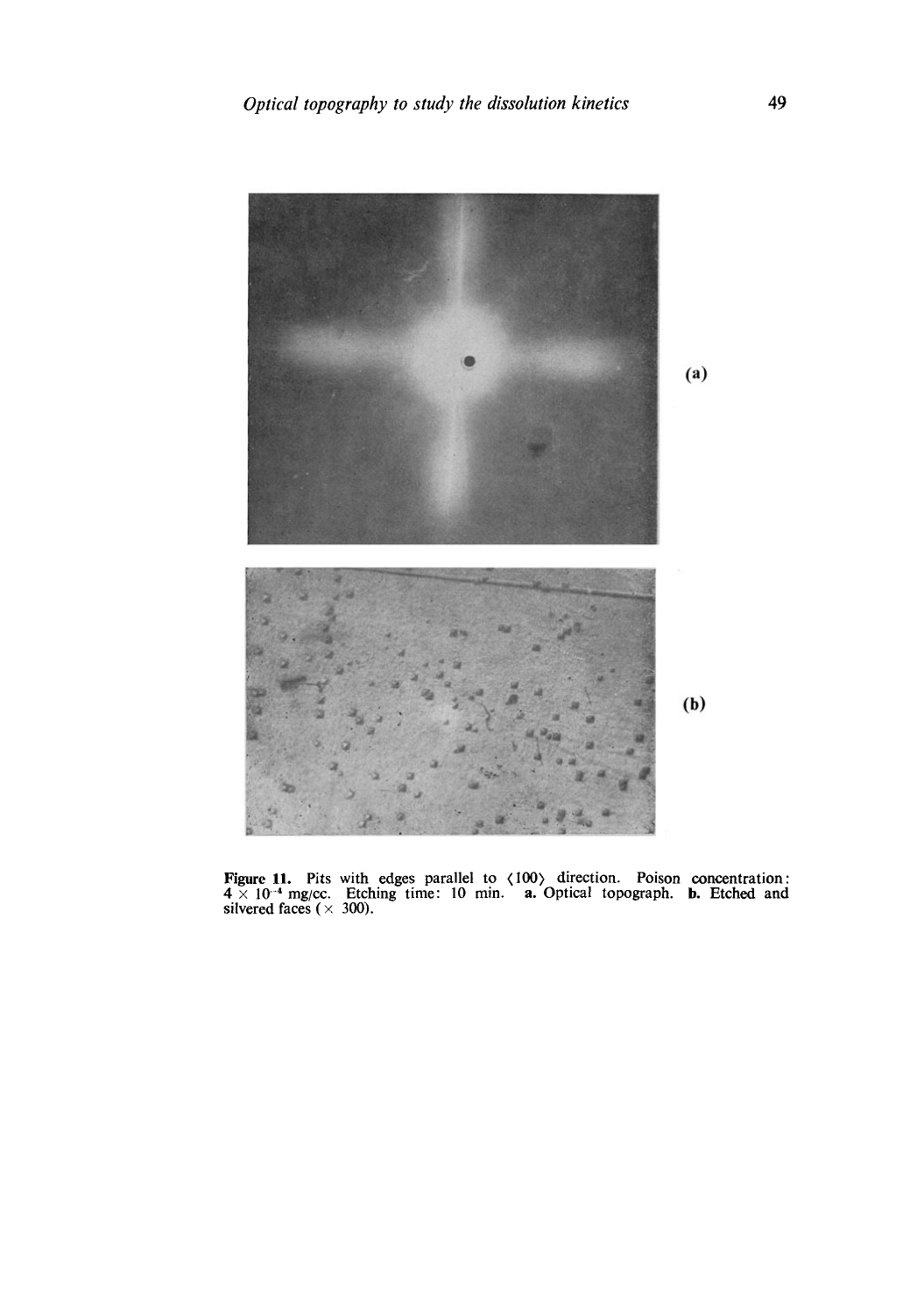

**Figure 12.** Square pits with edges parallel to  $\langle 100 \rangle$  direction. Poison concentration:  $4 \times 10^{-4}$  mg/cc. Etching time: 15 min. a. Optical topograph. b. Etched and silvered faces ( $\times$  300).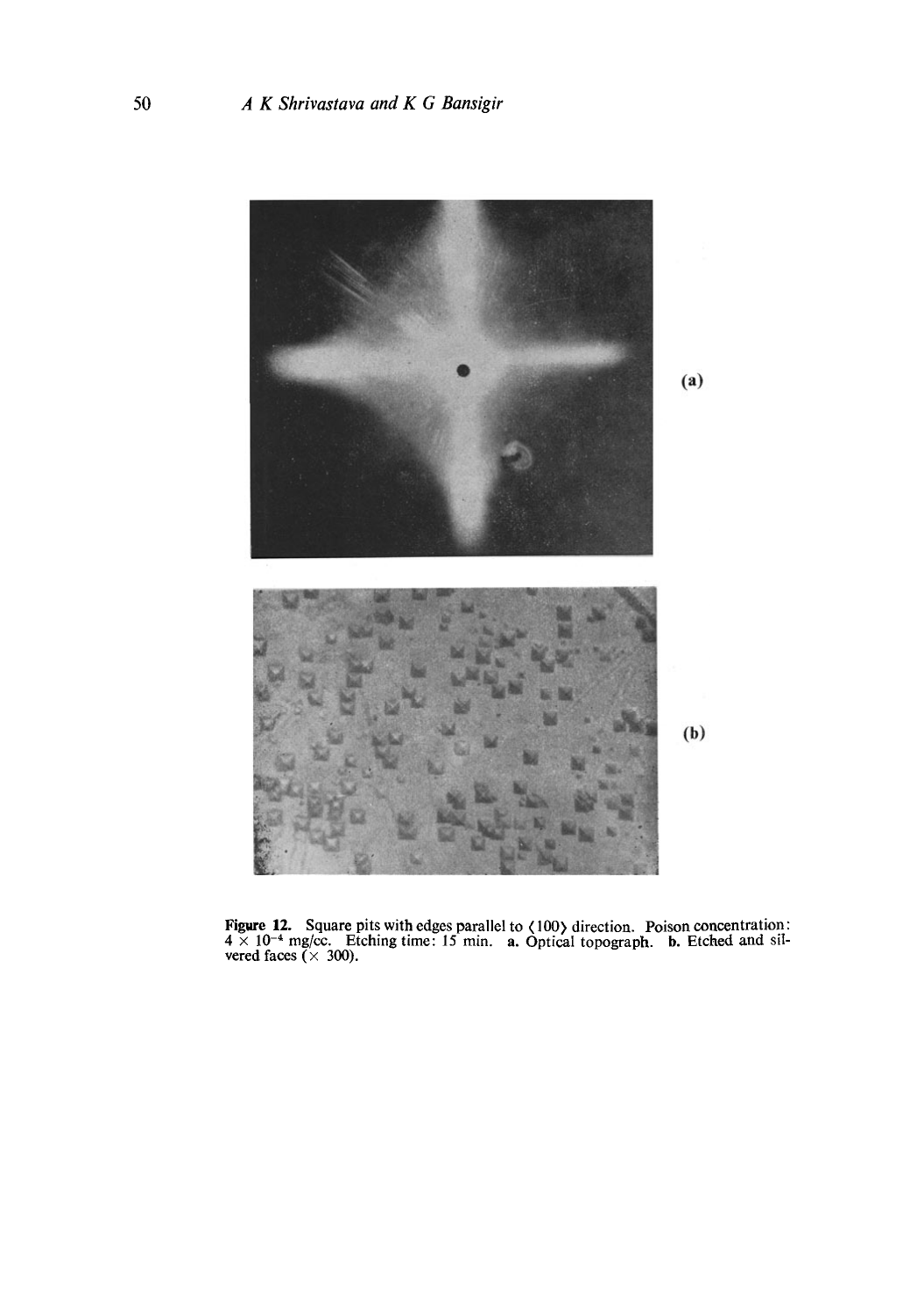

**Figure 13.** Square pits with edges parallel<sub>1</sub> to  $\langle 100 \rangle$  direction. Poison concentration:  $4 \times 10^{-4}$  mg/cc. Etching time: 20 min. **a.** Optical topograph. **b.** Etched and silvered faces ( $\times$  300).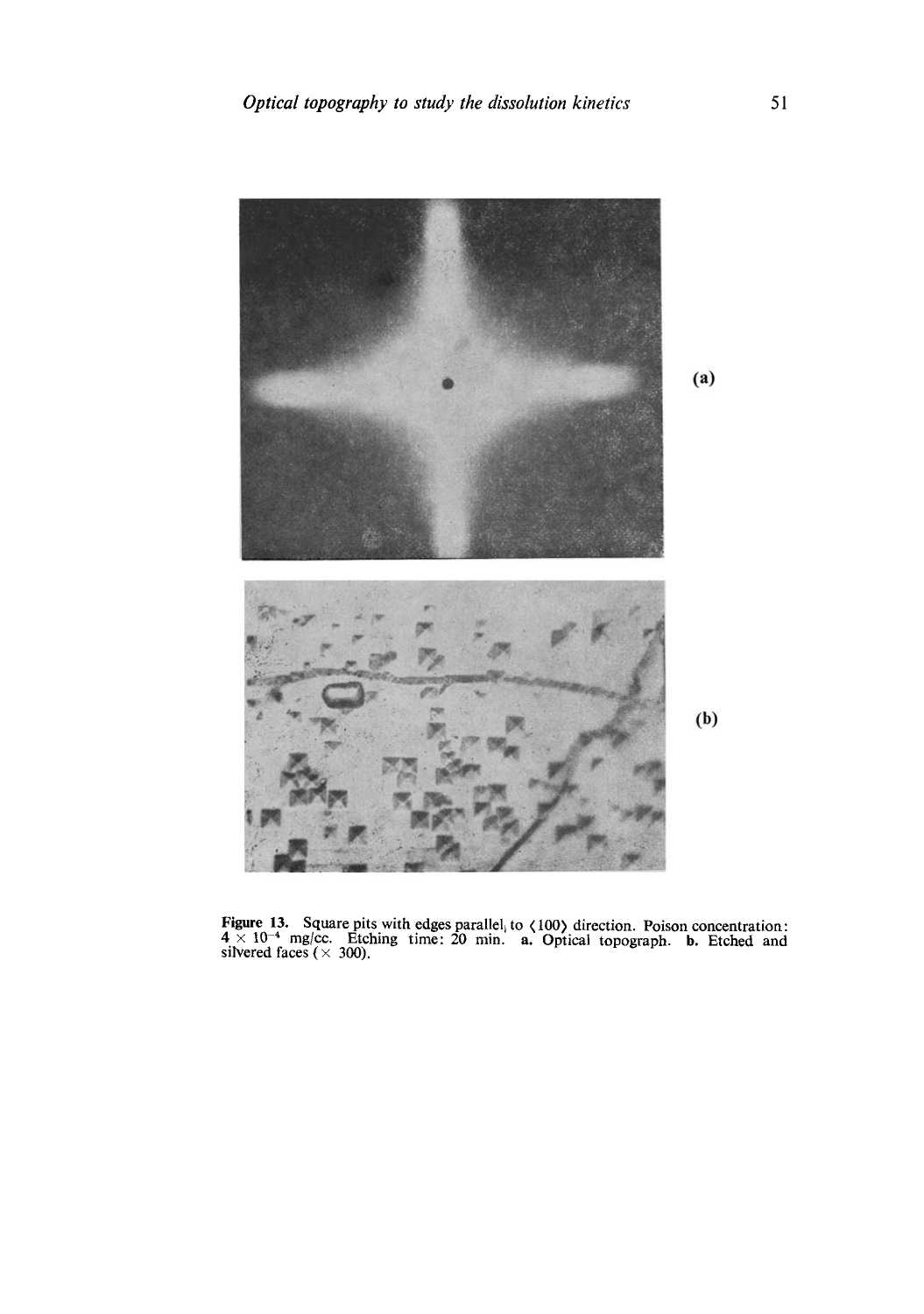| Time of etching<br>(min.) | Pit slope          |                       | Inclination of the general |
|---------------------------|--------------------|-----------------------|----------------------------|
|                           | $\theta_s$         | $\theta_m$            | etched surface             |
| 2                         | No pits<br>visible | No pits<br>visible    | 8°21'                      |
| 6                         |                    | Tiny pits are visible | 8°21'                      |
| 10                        | 18°27'             | $10^{\circ}18'$       | 8°21'                      |
| 15                        | 19°35'             | $11^{\circ}$          | 8°21'                      |
| 20                        | $21^{\circ}$       | $12^{\circ}$          | 8°21'                      |

|  |  | <b>Table 2.</b> Etch pit slope with time (poison concentration: $4 \times 10^{-4}$ mg/cc) |
|--|--|-------------------------------------------------------------------------------------------|
|--|--|-------------------------------------------------------------------------------------------|

given in table 2, reveal that the inclination of these planes remains constant and does **not** vary with time.

(ii) As the time of etching increases, pits start appearing as shown in figures 9b, 10b, 1 lb, 12b and 13b. Reflection from the pit sides gives a well-defined, symmetrical pattern, reflecting the symmetry of the face on which the pit has formed. In the initial stages of etching, one can see the absence of the symmetrical spots, but as the time of etching increases the pits appear and grow, and because of this, the extended spots appear and the length of these spots increase as is evident from the optical topograph (figures 9a, 10a, 11a, 12a and 13a). The mean pit slope  $\theta_m$  and the slope at the source of dissolution  $\theta_s$  calculated from these topographs are given in table 2. These values show that the pit slope whether mean  $\theta_m$  or at the dissolution source  $\theta_s$ does vary with time, a result significantly different from that of Ives and Hirth (1960). The etch pit profiles obtained by Ives and Hirth (1960) by increasing the time of etching show that there is no change in the slope of the pit and the pits grow only in size. However, our studies show that not only the size of the pit increases, but the slope also increases with time.

The effect of temperature and undersaturation is now being studied and will be reported separately.

## **3. Conclusions**

(i) A technique has been developed to study the dissolution kinetics at dislocation sites in sodium chloride single crystals. (ii) From the optical topographs, it is coneluded that the pit sides are not curved faces but consist of tiny plane faces. Tiny planes close to the source of dissolution have maximum inclination with respect to the cleaved surface. (iii) It is observed that the general etched surface consists of tiny planes of all orientations formed due to  $\langle 100 \rangle$  and  $\langle 110 \rangle$  ledges and the inclination of these planes is independent of the time of etching. (iv) The effect of time on the etch pit slope is that it increases with the increase of time, a result which is different from that of Ives and Hirth (1960).

#### **Acknowledgement**

The authors are thankful to B. Subramaniam for the fruitful discussions we had with her.